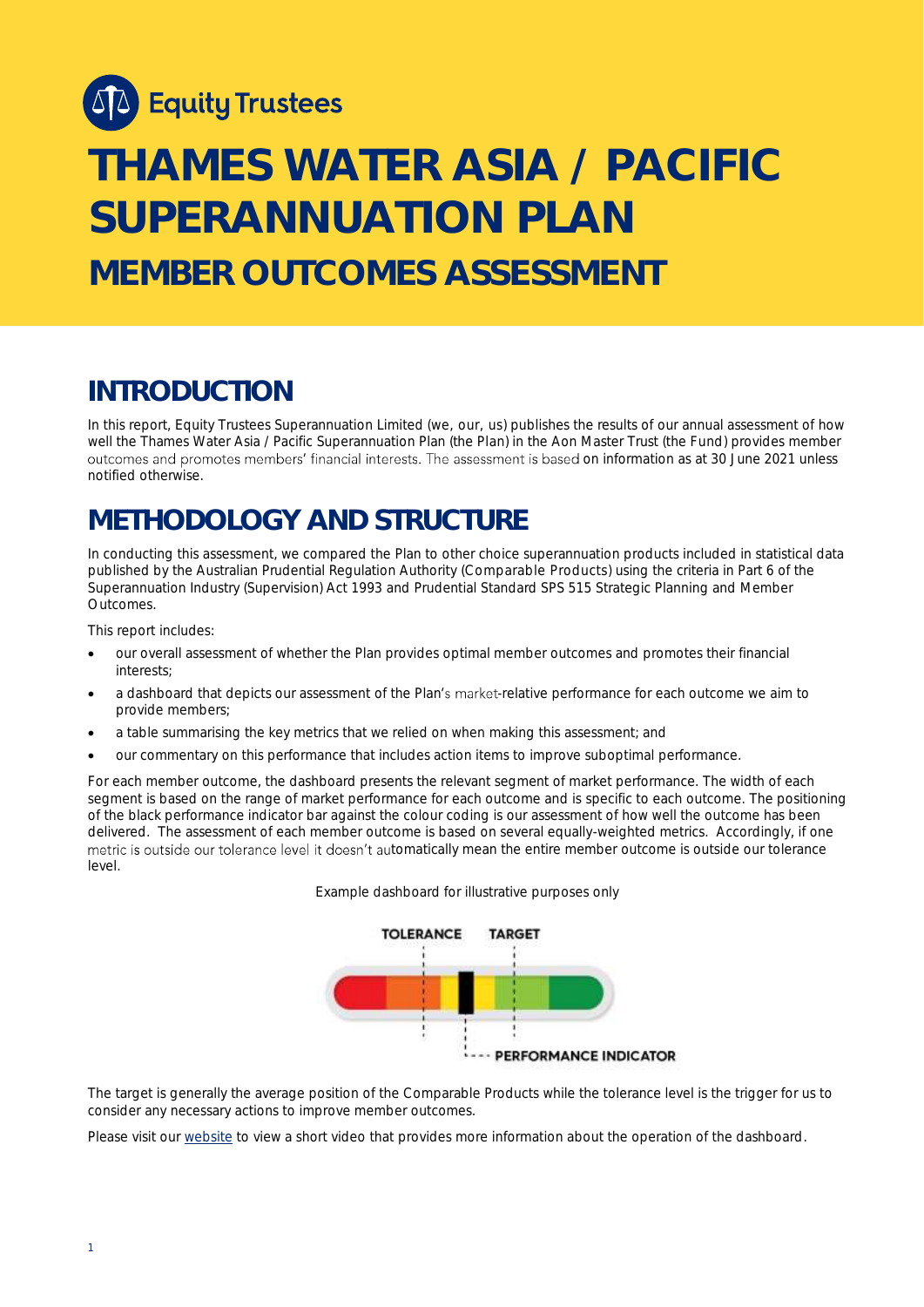

# **OVERALL ASSESSMENT**

Having carefully considered the comparisons of the Plan with Comparable Products set out in this report, including the dashboards, metrics, commentary and other relevant information available to us at the time of writing, we have concluded that as a result of the following factors the Plan is promoting members' financial interests:

- 1. the Plan is not in a satisfactory financial position;
- 2. the options, benefits and facilities offered in the Plan are appropriate for members; and
- 3. the scale of the Plan and the Fund does not disadvantage members.

### ACTION ITEMS

Subject to the Thames Water continuing to make contributions in accordance with the approved Restoration Plan, we are advised that the Plan should return to a satisfactory financial position by 31 March 2023.

## **DASHBOARD**

### STRATEGIC CONTEXT

Working together with the Fund's Promoter, smartMonday, our purpose is to support members to meet their financial goals and grow their superannuation savings through smart, easy to understand actions which contribute to the long-term growth of their savings.

To support this purpose, our goals for the Fund are to deliver long term sustainable investment returns and fee structures, grow the fund organically and strategically, rationalise and simplify the operational structure, maintain strong governance, improve member engagement, and develop and offer innovative and needs-based solutions to improve member outcomes.

The Plan is a defined benefit product.

### FINANCIAL POSITION



#### **Commentary**

The performance indicator measures the Plan's capacity to pay all members' pension benefits from existing assets until the last pensioner or spouse of a pensioner dies.

The performance indicator is outside our tolerance level.

Subject to Thames Water continuing to make contributions in accordance with the approved Restoration Plan, we are advised that the Plan should return to a satisfactory financial position by 31 March 2023.

We are also advised that there is also a high degree of probability that the pensions currently in payment will be able to be paid as required under the Plan's governing rules.